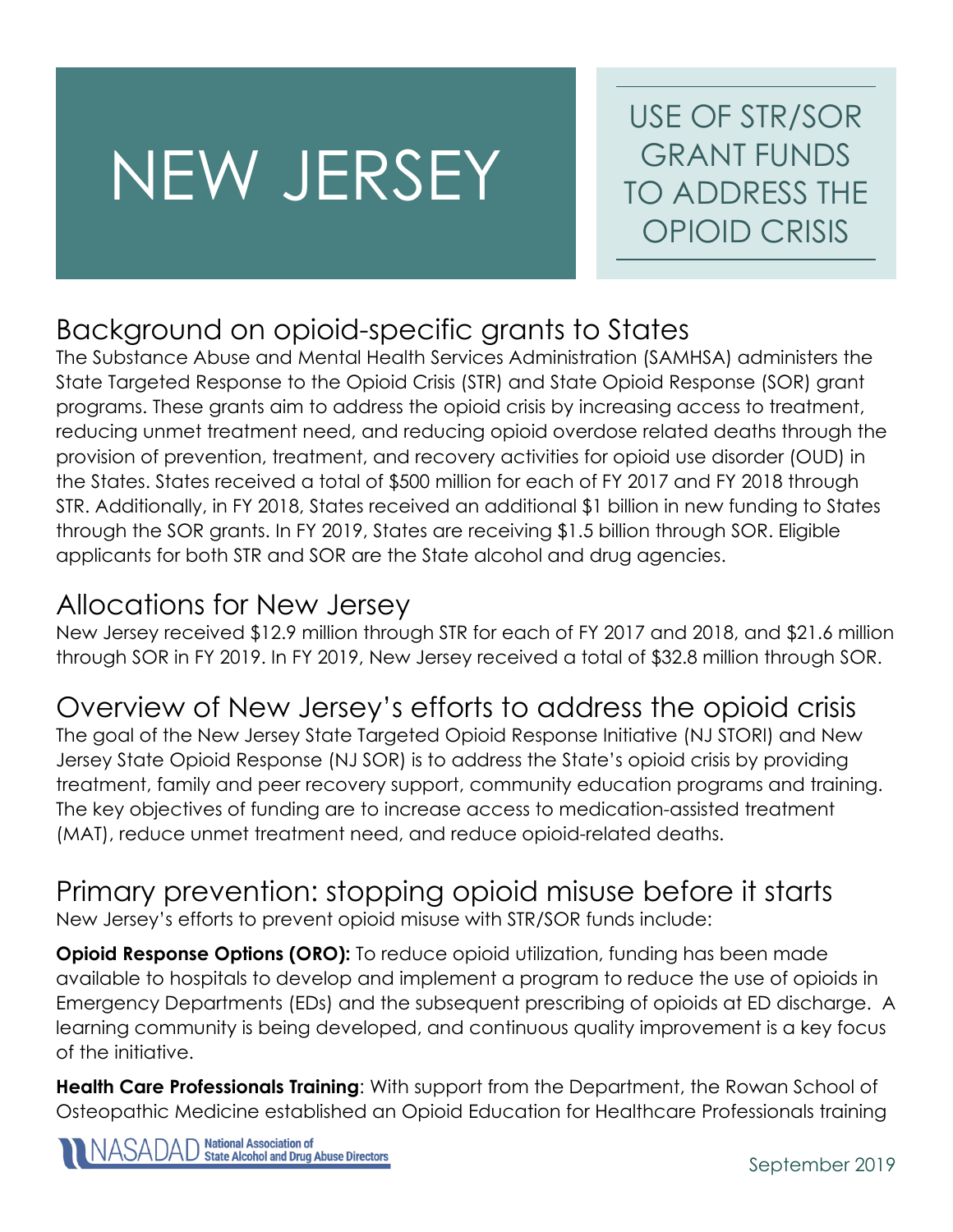series to provide a standardized, evidence-based opiate addiction prevention curriculum that aligns with federal and State guidelines. Training topics include best practices for prescribing opioids, pain management and the non-opioid management of pain as well as an overview of MAT. It is available to Primary Care Physicians, Emergency Department Physicians, Nurse Practitioners, Physician's Assistants, Substance Use Disorder treatment providers, Federally Qualified Health Center providers and other practitioners deemed appropriate by the provider.

**Prevention for Older Adults:** The Department is funding educational community programs for older adults (age 60+) on alternatives to opioid analgesics as a means of managing acute or chronic pain. The Wellness Initiative for Senior Education (WISE) curriculum is being utilized. Using STR funding, 103 trainings have been conducted, and 3,900 older adults were trained as of June 30, 2019. Of training participants, 46% reported being very likely to use alternatives to pain management (N=511).

#### **Campaign on the Impact of the Opioid Epidemic on New Jersey's Aging Population:**

Provides nurses, doctors, dentists and other prescribers serving older patients with CMEs/CEUs for an accredited webinar on safe prescribing of opioids. Creates a public-service multimedia campaign targeting the aging population. Hosts statewide conference to educate public health officers, senior associations, offices on aging, and prevention and treatment professionals on impact of opioids on aging population.

#### Increasing access to treatment

New Jersey's efforts to increase access to treatment, especially MAT, with STR/SOR funds include:

**Expanded Treatment Options**: STORI is a fee-for-service initiative added to the State-based treatment network including the following SUD treatment services for individuals with OUD: assessment, inpatient and ambulatory withdrawal management, short term residential, outpatient and intensive outpatient, case management, and medication. From May 1, 2017 to June 30, 2019, the STORI FFS Treatment Network has served over 3,000 individuals with 1,579 receiving MAT.

**County Correction Facilities MAT Program/Re-entry Services:** Establish MAT programs or enhance existing MAT services for inmates with OUD at county correctional facilities. MAT initiation and connection to community-based MAT for maintenance. Case managers at county jails will conduct intake assessments and establish pre-release plans for needed services in the community.

**Low-Intensity Buprenorphine Induction**: Mobile advanced practice nurse (APN) and case manager implementing a "low threshold" buprenorphine induction program at two NJ Syringe Access Programs (SAPs).

**DATA Waiver Training:** Supporting Drug Addiction Treatment Act (DATA) waiver training for eligible statewide practitioners (e.g., physicians, APNs and physician assistants). More than 400 practitioners trained to date.

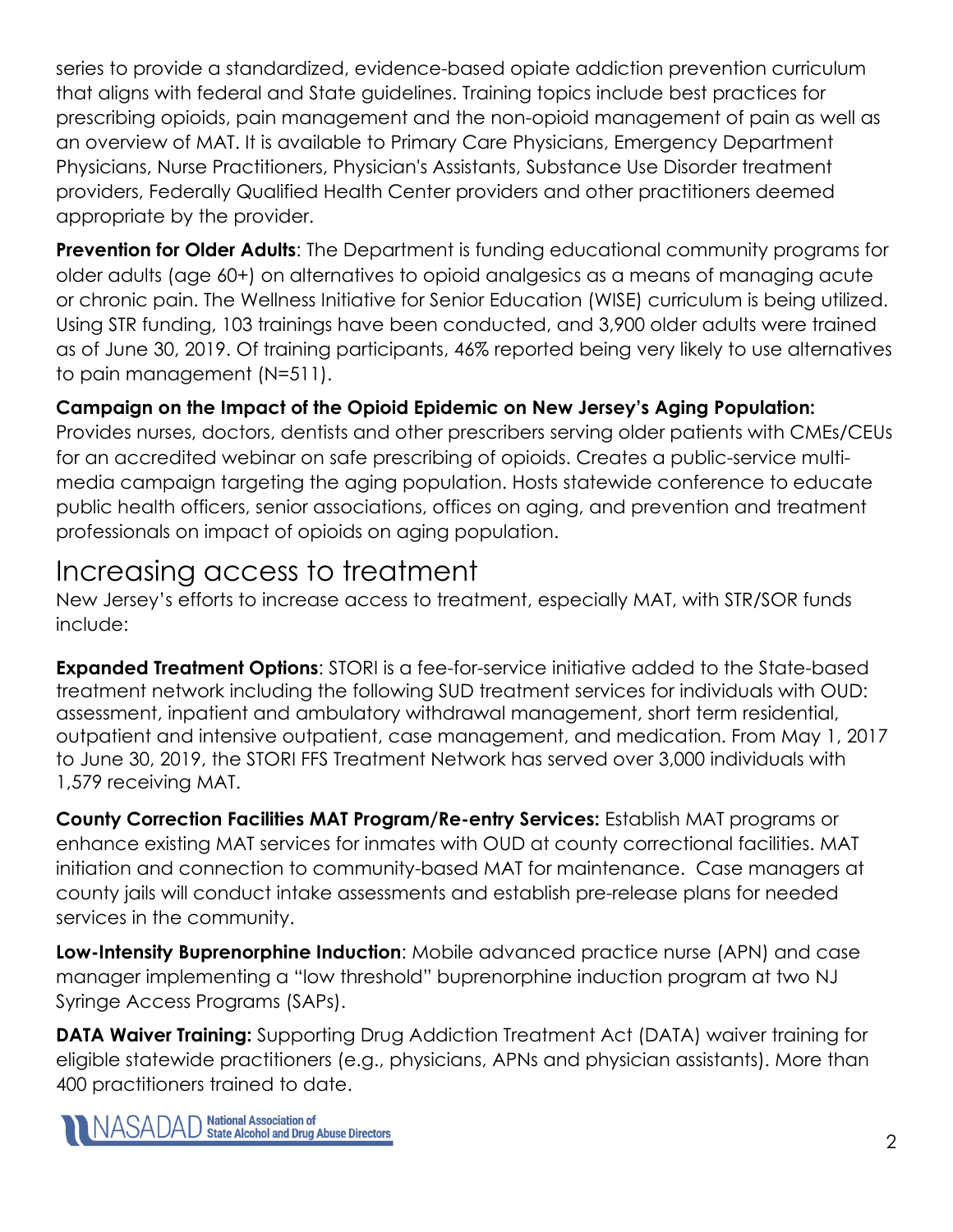**Supporting Community Providers in SUD Care (Project Echo):** In November 2018, DMHAS successfully launched an Academic Medical Center Project Extension Community Healthcare Outcomes ECHO Hub with Rutgers University Medical School, with 38 primary care practitioners participating. Project ECHO is a web-based video collaboration that links a multi-disciplinary team of specialists with primary care providers in the field, training the providers through peer-led case presentations and expert-led 15-minute didactics on the Recognition and Management of Substance Use Disorder in Primary Care. Each session provides 1 no-charge CME credit.

**Ambulatory Treatment Services, Including MAT**: DMHAS will partner with Rutgers University and Rowan University to provide ambulatory treatment services for individuals with an OUD, to include medication costs.

**Buprenorphine Medical Support:** Supports the development of medical capacity to provide MAT to eligible individuals at licensed SUD treatment agencies.

**Campaign to Increase MAT Awareness and Access:** Development of public awareness campaign to help eliminate stigma/ discrimination around use of MAT.

**MAT Expansion Training:** Train-the-trainer program on MAT, the opioid crisis specific to NJ, and concepts of OUD for graduate students. The goal of this project is to educate, support, and mentor graduate students to give free educational talks to the community.

**Recovery Specialist Training:** Peer training design and curriculum development to provide a State infrastructure of effective trainers and volunteers. Coursework can be applied towards obtaining NJ recognized peer certification.

**First Responders Training:** Training to educate emergency medical services (EMS) providers in the importance of getting patients to recovery, give them tools to assist, and promote available recovery resources.

**Volunteers in Law Enforcement Training:** Peer training for volunteers in the Law Enforcement Addiction Assisted Recovery and Referral Program (LEAARRP). NJ passed legislation to provide amnesty for individuals who seek alcohol and drug counseling at police departments. By utilizing the police department as a "safe haven", individuals that use substances may be more inclined to accept treatment as an alternative option. Volunteers/peers are a critical part of this program to help navigate recovery options and facilitate the individual's immediate transfer to a treatment facility.

**Best Practices Training:** Training, coaching, rating-based feedback and other educational and supervisory interventions to assist agencies in delivering evidence-based practice (EBP) modalities.

**Community Education - Opioid Summit:** Summit in September 2019 addressing discrimination and misinformation surrounding opioid addiction and enhancing understanding of treatment options, especially the use of MAT.

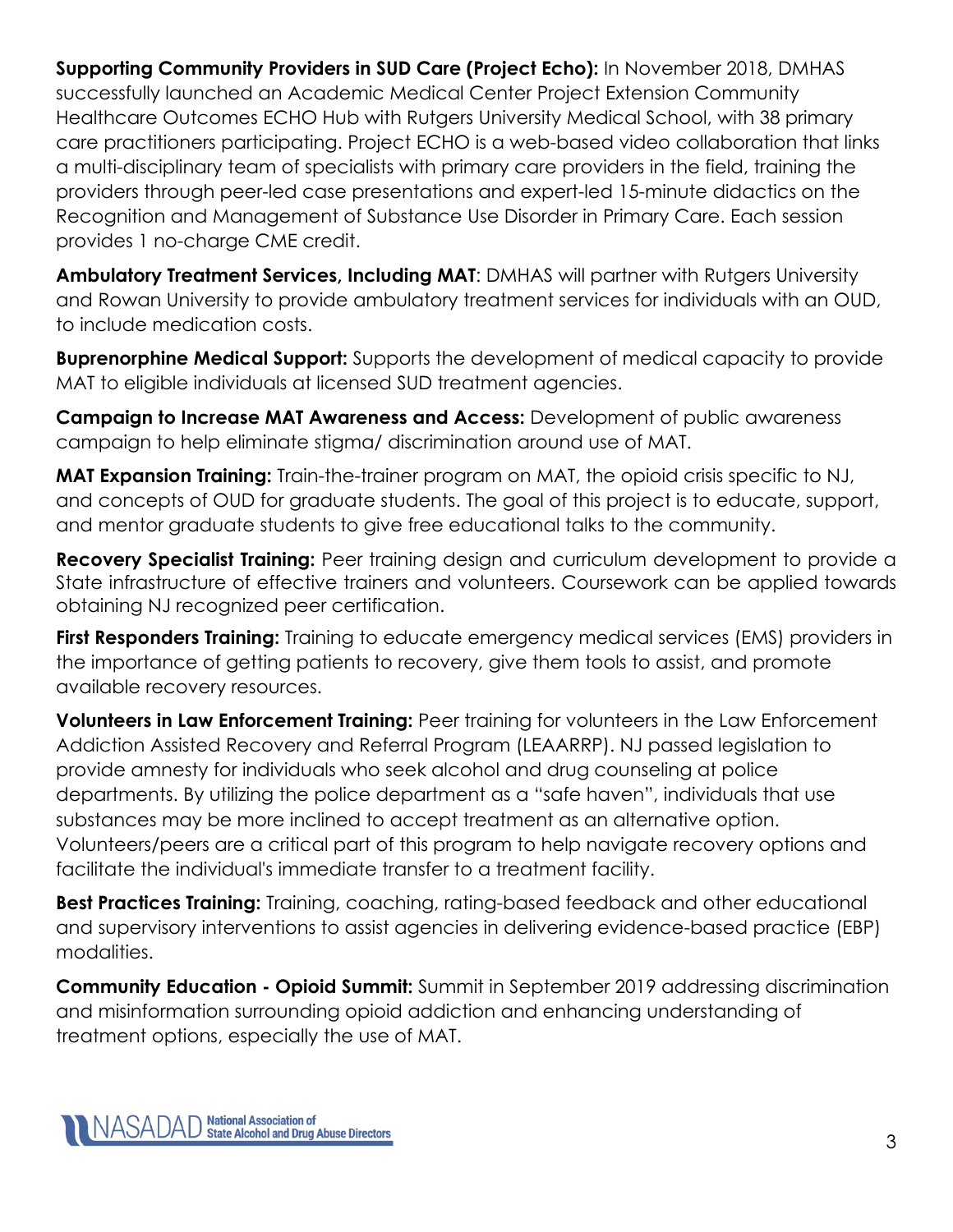#### **Distribution of NJ-specific American Society of Addiction Medicine (ASAM) Educational**

**Tools**: Distribute the ASAM "Opioid Addiction Patient Guideline" to community organizations and those serving at-risk populations. The patient guide is tailored to NJ-specific resources and includes information on assessment, treatment, MAT, and information on treatment providers and community support groups.

**Telehealth:** Providing funding for agencies to purchase telehealth equipment.

**Professional Development Initiative:** Placement, tracking, credentialing assistance, mentoring, and supervision to assist substance use disorder (SUD) treatment agencies in increasing and strengthening their workforce for treating individuals.

#### Overdose reversal efforts: saving lives

New Jersey's overdose reversal efforts that are funded by STR/SOR include:

- Opioid Overdose Prevention Programs (OOPPs): NJ's three regional OOPPs provide training and naloxone kits to individuals at risk of an opioid overdose, their families, friends and loved ones. The OOPP target group has been expanded to include the Office of Emergency Management, Emergency Medical Service teams, fire departments, homeless shelters, community health clinics, school districts, jails, and SUD treatment programs.
- Opioid Overdose Outreach Response Teams (OORT): Outreach teams to be developed in high need counties where individuals who are reversed with naloxone refuse transport to the ED.
- Naloxone kits distribution through NJ's seven Harm Reduction Centers.
- Arming police, EDs and EMS with treatment information that they can provide to individuals reversed from an opioid overdose.
- Naloxone training and naloxone kits for recovery specialists and first responders provided to be distributed in partnership with Robert Wood Johnson Medical School.

#### Supporting recovery

New Jersey's recovery support services that are funded by STR/SOR include:

**Opioid Overdose Recovery Program (OORP):** Recovery Specialists and Patient Navigators provide non-clinical assistance, recovery support, and appropriate referrals for assessment for SUD treatment for individuals reversed from an opioid overdose and treated at hospital emergency departments.

**Support Team for Addiction Recovery (STAR):** Case management services and recovery support for individuals with OUD and at risk for opioid overdose. Ten STAR programs will provide services for individuals released from jail with an OUD.

**Telephone Recovery Support:** Weekly phone calls by trained staff and volunteers who provide support, encouragement and information on recovery resources to individuals